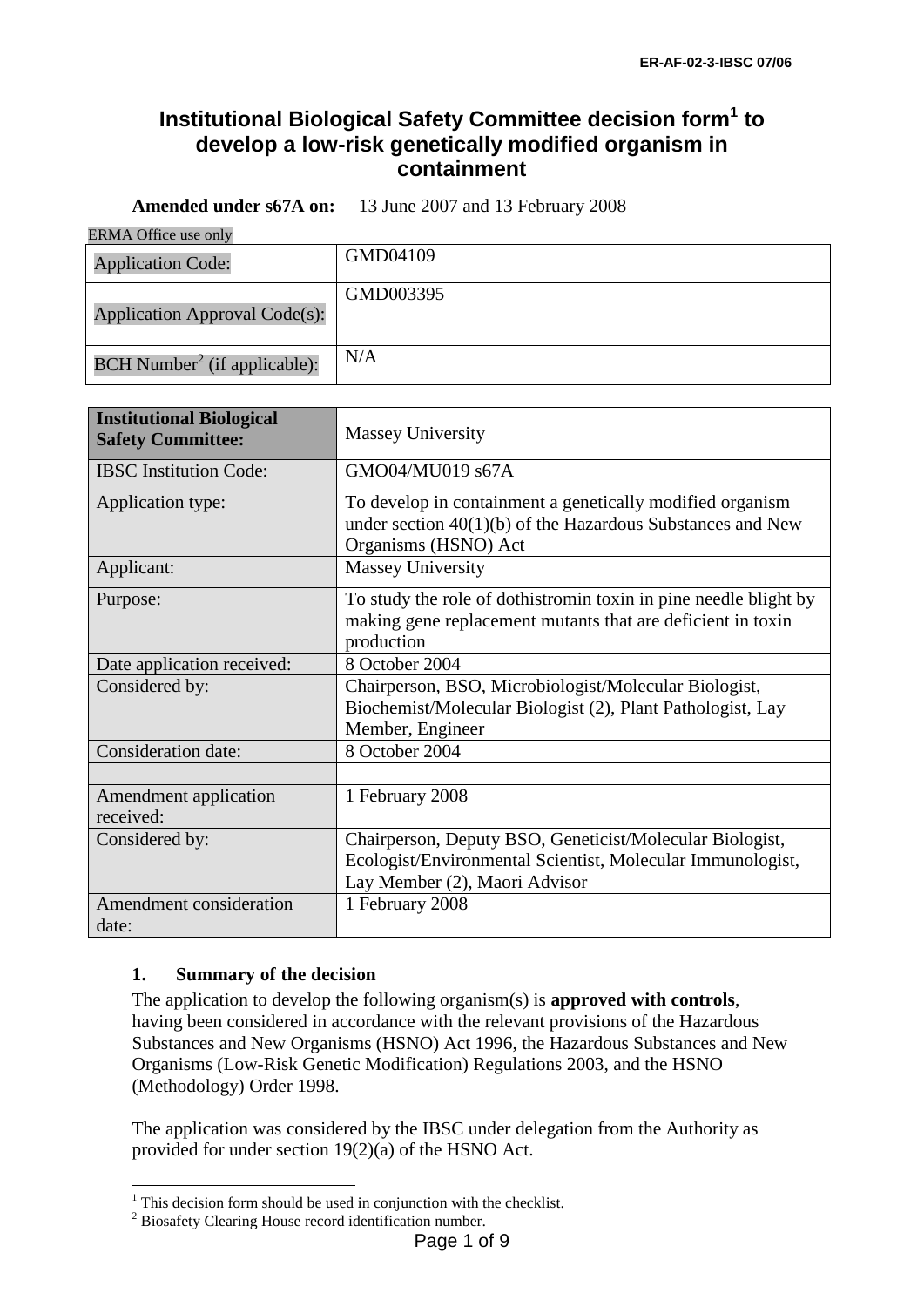### **2. Sequence of the consideration**

In accordance with sections 42 and 42A of the HSNO Act (rapid assessment), the approach adopted by the IBSC was to identify the circumstances of the genetic modification(s), to evaluate these against the criteria set out in the HSNO (Low-Risk Genetic Modification) Regulations 2003 established under section 41 of the Act, and to consider whether there are any residual risks of significance that require further consideration (if so, see Annex A).

### **3. Organism description table(s)**

The organism description can be specific to individual GMOs or it can encompass a project description**<sup>3</sup>** . HOWEVER, the organism description needs to CLEARLY describe the full range of GMOs permitted by this approval so ERMA New Zealand can be satisfied that it conforms with the HSNO (Low-Risk Genetic Modification) Regulations 2003. For example: "not lowrisk" modifications need to be clearly excluded from the vectors and donor nucleic acids if you are expressing uncharacterised nucleic acid sequences from pathogenic organisms, OR, for example, if using (non-pathogenic) *Escherichia coli* as a host, identify it as the non-pathogenic strains or strains K 12 or B.

| Name of the host organism:                                                        | <i>Dothistroma septosporum</i> (G. Dorog.) M. Morelet*                                                                                                                                                                                                                                                                                                                  |
|-----------------------------------------------------------------------------------|-------------------------------------------------------------------------------------------------------------------------------------------------------------------------------------------------------------------------------------------------------------------------------------------------------------------------------------------------------------------------|
| Specify the category of <b>host organism</b><br>e.g. Category 1 or $2^4$          | Category 2                                                                                                                                                                                                                                                                                                                                                              |
| What the organism is<br>modified with:<br>Please specify vector and donor DNA     | Non-conjugative, pUC-based vectors containing DNA from<br>Dothistroma pini, Aequorea victoria, Aspergillus nidulans,<br>Streptoalloteichus hindustandus, Discosoma sp., Escherichia<br><i>coli</i> and characterised dothistromin biosynthetic genes from<br>Mycosphaerella arachidis                                                                                   |
| Please specify the category of genetic<br>modification e.g. Category $A$ or $B^5$ | Category B                                                                                                                                                                                                                                                                                                                                                              |
| Containment level<br>e.g. $PC1/PC2^6$                                             | PC <sub>2</sub>                                                                                                                                                                                                                                                                                                                                                         |
| Approved/declined                                                                 | Approved<br>$\mathcal{L}$ $\mathcal{L}$ $\mathcal{L}$ $\mathcal{L}$ $\mathcal{L}$ $\mathcal{L}$ $\mathcal{L}$ $\mathcal{L}$ $\mathcal{L}$ $\mathcal{L}$ $\mathcal{L}$ $\mathcal{L}$ $\mathcal{L}$ $\mathcal{L}$ $\mathcal{L}$ $\mathcal{L}$ $\mathcal{L}$ $\mathcal{L}$ $\mathcal{L}$ $\mathcal{L}$ $\mathcal{L}$ $\mathcal{L}$ $\mathcal{L}$ $\mathcal{L}$ $\mathcal{$ |

#### **The organism(s) for development are:**

\*Reclassified as a separate species from *D. pini* in 2004

# **4. Use of special genetic material**

<u>.</u>

| Human Genes or Native introduced flora and fauna:                                                                               | <b>YES</b> | NO |
|---------------------------------------------------------------------------------------------------------------------------------|------------|----|
| Does the proposed development use genetic material from<br>native flora and/or fauna; or flora and/or fauna valued by<br>Māori? |            |    |

<sup>&</sup>lt;sup>3</sup> As described in our "Policy documents relating to New Organisms" (ER-PO-NO-01). For more guidance refer to ERMA New Zealand User Guide *["Making an application for Rapid Assessment to](http://www.ermanz.govt.nz/resources/publications/pdfs/ER-UG-NO3P-2.pdf)  [Develop in Containment a Project of Low Risk Genetically Modified Organisms"](http://www.ermanz.govt.nz/resources/publications/pdfs/ER-UG-NO3P-2.pdf).*

<sup>4</sup> According to the HSNO (Low-Risk Genetic Modification) Regulations 2003.

 $5$  According to the HSNO (Low-Risk Genetic Modification) Regulations 2003.

<sup>6</sup> As in the Australian/New Zealand Standard 2243.3:2002 with modifications referred to in the MAF Biosecurity Authority ERMA NZ Containment Standards.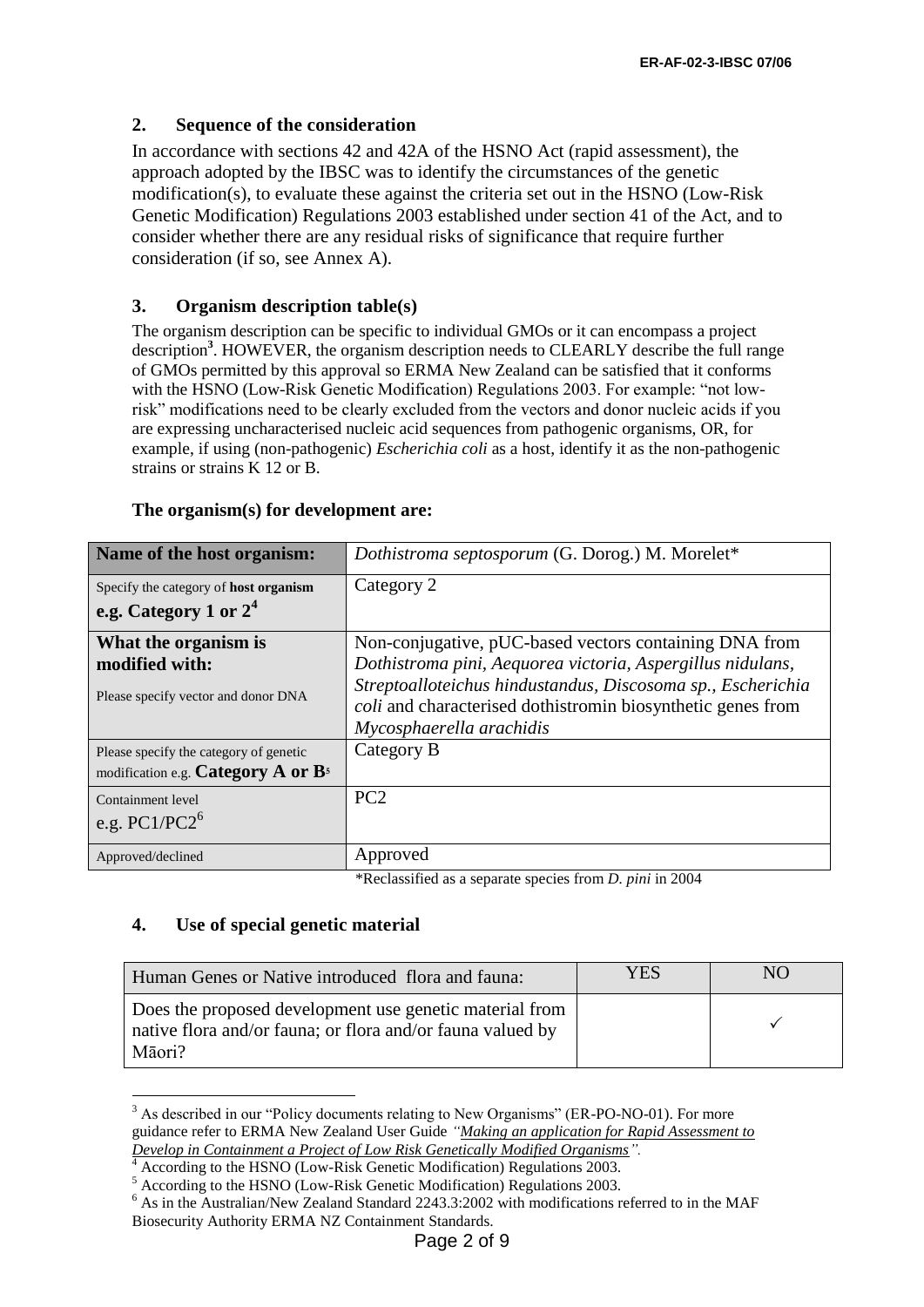| Does the proposed development involve human cell lines   |  |
|----------------------------------------------------------|--|
| or human genetic material of Matori whakapapa or origin? |  |

If "YES" to either of the above please clearly record evidence that appropriate Māori consultation has occurred with local iwi regarding this approval (i.e. who was consulted, their status, and the results of the consultation).

# **5. Identification and assessment of the significant risks and costs of the organism**

Describe any significant (non-negligible) risks identified, along with the Committee's assessment of the risks. Describe and justify any additional controls applied to manage the risks.

No significant risks or costs were identified.

# **6. Containment**

Describe the containment system (physical and operational).

The minimum level required is PC2 for *Dothistroma septosporum* (in accordance with MAF Biosecurity Authority/ERMA New Zealand Standard, "Containment Facilities for Micro-organisms and Cell Cultures: 2007" and MAF Biosecurity Authority/ERMA New Zealand Standard 155.04.09, "Containment Facilities for New Organisms, including Genetically Modified Organisms, of Plant Species").

The work will take place in a MAF-approved PC2 laboratory and the Massey University Containment Plant House. Fungi can be contained in the plant containment facility, as the basic requirements for microbial and plant PC2 facilities are the same.

# **7. Controls**

<u>.</u>

In considering all the matters to be addressed, detailed in the Third Schedule, Part I, "*Containment Controls for Importing, Developing or Field Testing of Genetically Modified Organisms"* of the HSNO Act, this approval is subject to the following controls:

- 1. The operation, management and construction of the containment facility<sup>7</sup> shall be in accordance with the:
	- o The MAF Biosecurity Authority/ERMA New Zealand Standard, "Containment Facilities for Micro-organisms and Cell Cultures: 2007"; and
	- o The MAF Biosecurity Authority/ERMA New Zealand Standard 155.04.09, "Containment Facilities for New Organisms, including Genetically Modified Organisms, of Plant Species"; and
	- o The Australian/New Zealand Standard 2243.3:2002, "Safety in Laboratories: Microbiological Aspects and Containment Facilities", at Physical Containment Level 2 (PC2).
- 2. If for any reason, a breach of containment occurs, the applicant shall notify the facility Supervisor and ERMA New Zealand immediately the event is noticed (and at least within 24 hours of the breach being detected) and shall

Page 3 of 9 <sup>7</sup> Containment facility means a facility registered under section 39 of the Biosecurity Act 1993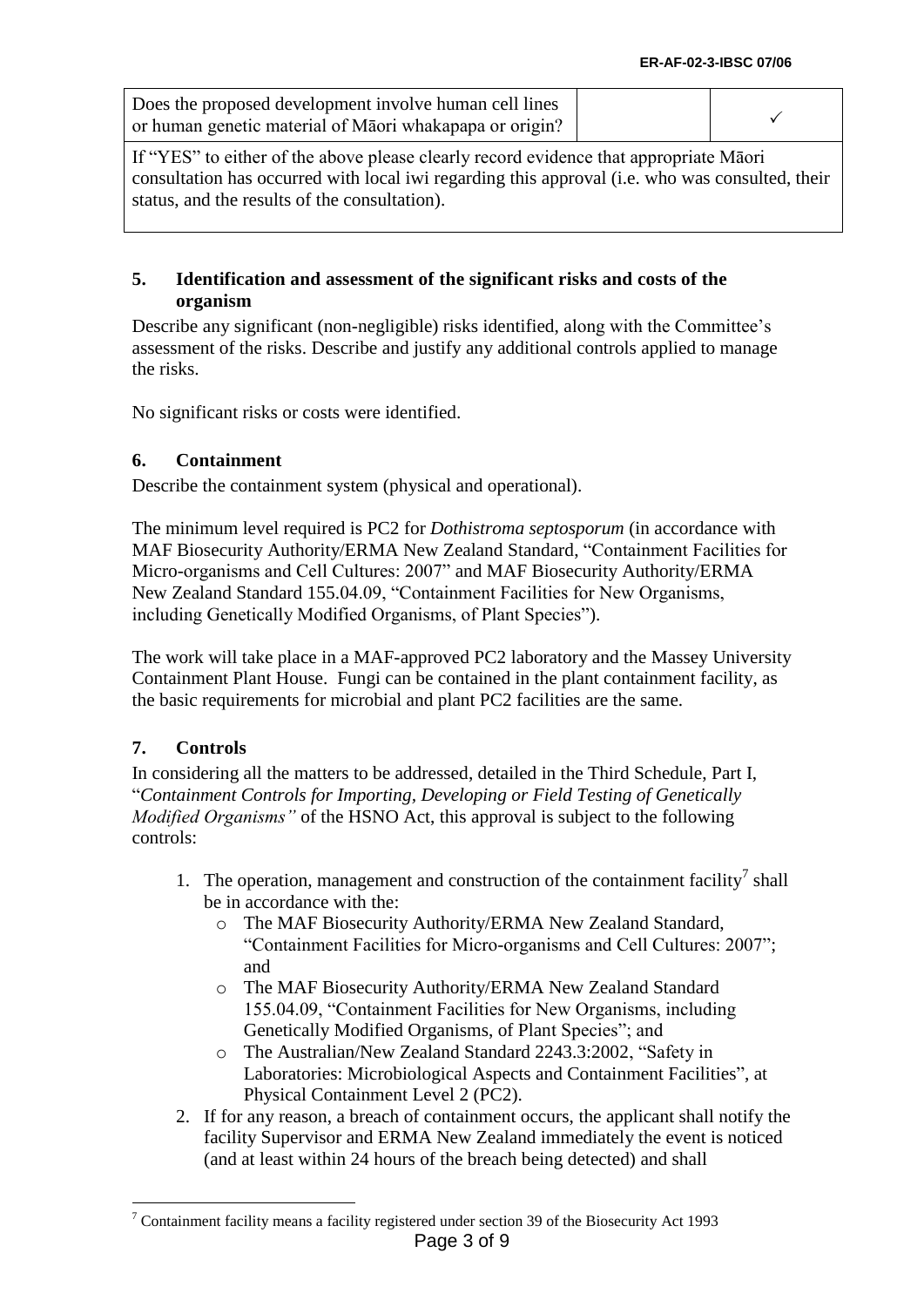immediately implement a contingency plan for the recovery and eradication of any organisms or viable material that has escaped.

3. The Authority or its authorised agent or properly authorised enforcement officers may inspect the facilities at any reasonable time.

# **Additional controls**

List any additional controls

No additional controls.

# **List of amendments**

# **GMO99/MU010**

**(original application approved April 1999)**

- Updated July 2000 to include three new pUC-based vectors (pUC18, pBS and pGEM)
- Updated November 2000 to include a vector with a selectable marker (NPTII) that confers resistance to geneticin

# **GMO03/MU010**

# **(new application number required for extension)**

Updated March 2003 to include any pUC-based vectors (including Invitrogen Gateway™ cloning vectors), bacterial genes conferring resistance to the antibiotics, phleomycin and geneticin, and green fluorescent protein (GFP) gene from jellyfish

# **GMO03/MU013 (new application number required for extension)**

Updated April 2003 to include DNA fragments from *D. pini* that may include  $\bullet$ whole genes as well as fragments of genes

# **GMO04/MU019**

#### **(new application number required for extension)**

• Updated October 2004 to include an additional reporter gene (dsRed)

# **GMO04/MU019 s67A**

#### **(amendment under section 67A)**

Updated June 2007 to include characterised dothistromin biosynthetic genes from *Mycosphaerella arachidis*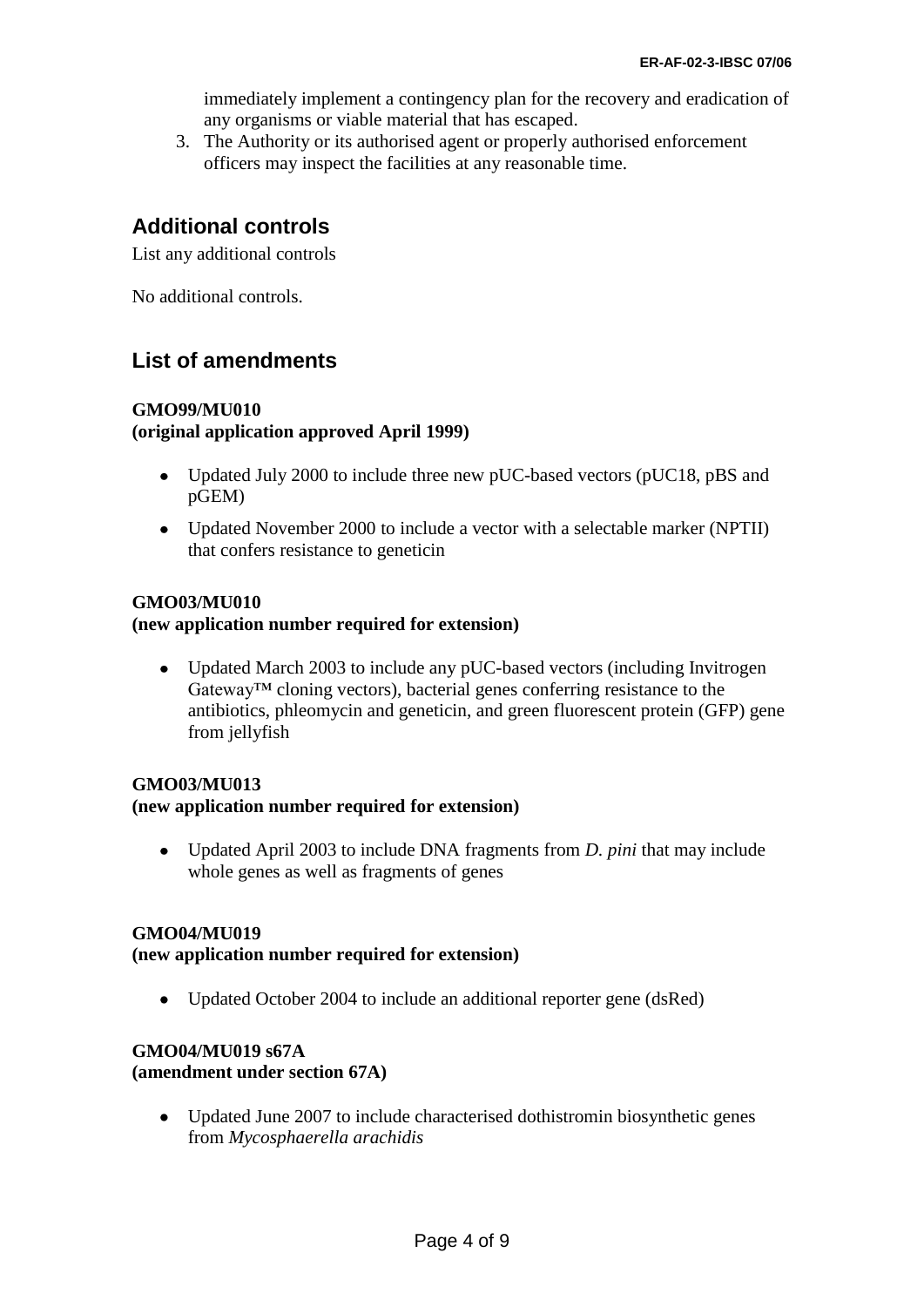# **GMO04/MU019 s67A (amendment under section 67A)**

Updated February 2008 to restate the intent, as in the original application, to expose young pine seedlings to the GM fungi within a plant containment facility

Signed: ……………………………………….…………… Date ………………. (on behalf of the institution)

Name:

Position: Chairperson, Massey University IBSC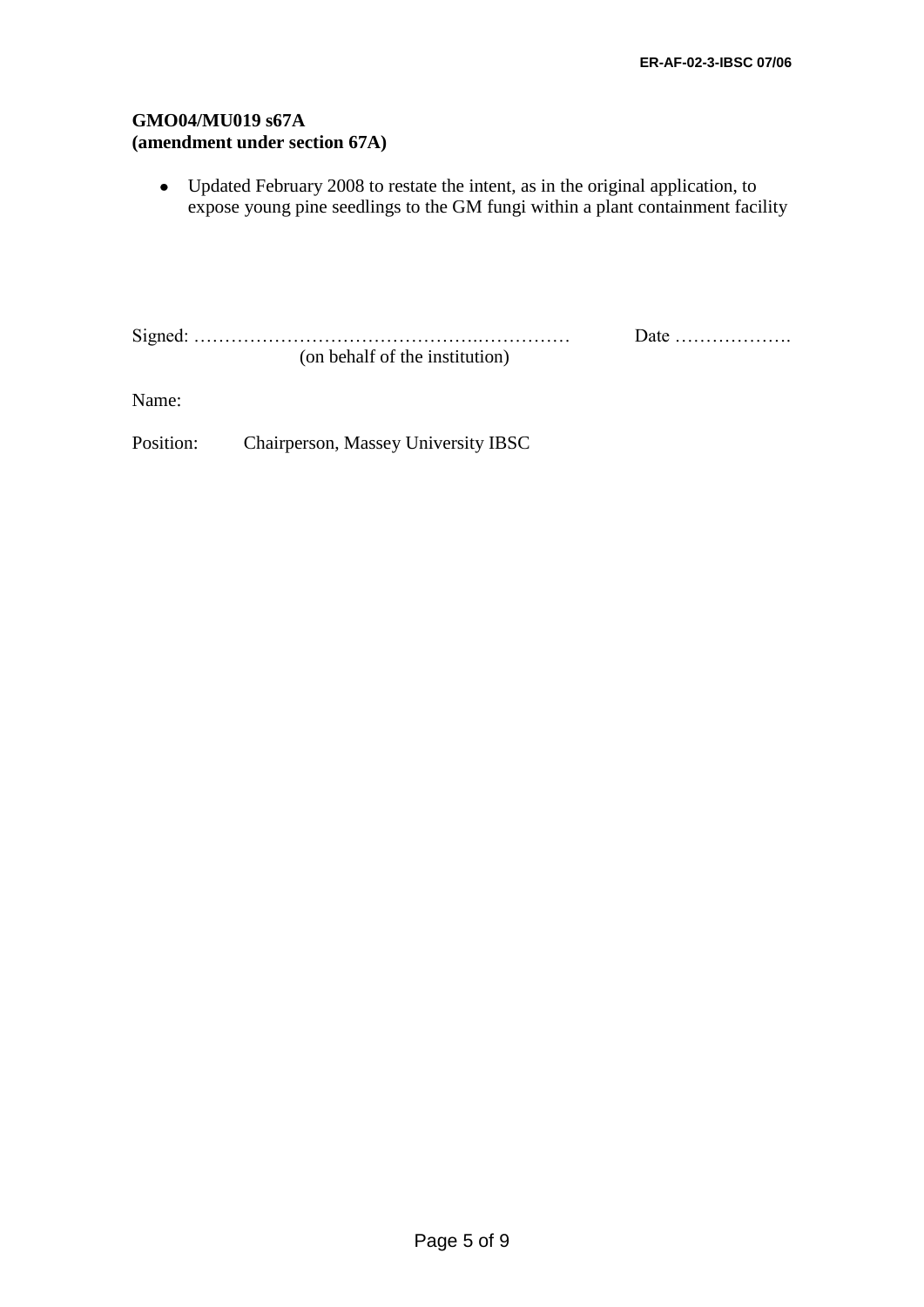# **Checklist**

NB. This checklist should be completed by the IBSC, and signed and dated by the Chair of the IBSC and returned to ERMA New Zealand with the decision form.

- Sections referenced in the text below indicate sections of the Hazardous Substance and New Organisms Act 1996
- Clauses referenced in the text below indicate clauses of the Hazardous Substances and New Organisms (Methodology) Order 1998

|                         |                                                                                                                                                                                                                                                                                                                                            | Yes/No/<br>N/A |
|-------------------------|--------------------------------------------------------------------------------------------------------------------------------------------------------------------------------------------------------------------------------------------------------------------------------------------------------------------------------------------|----------------|
| $\mathbf 1$             | Legislative criteria for the application                                                                                                                                                                                                                                                                                                   |                |
| 1.1                     | The application was lodged pursuant to section $40(1)(b)$ of the Act.                                                                                                                                                                                                                                                                      | Yes            |
| 1.2                     | The application was considered in accordance with section 42 and<br>42A and matters relevant to the purpose of the Act.                                                                                                                                                                                                                    | Yes            |
| $\overline{2}$          | <b>Consideration of the application</b>                                                                                                                                                                                                                                                                                                    |                |
| 2.1                     | The IBSC holds delegation from the Authority as provided under<br>section $19(2)(a)$ of the HSNO Act.                                                                                                                                                                                                                                      | Yes            |
| 2.2                     | The purpose is provided for under section $39(1)(a)$ of the Act, ie,<br>The development of any genetically modified organism.                                                                                                                                                                                                              | Yes            |
| 2.3                     | Does the IBSC consider the information provided by the applicant<br>is relevant and appropriate to the scale and significance of the risks,<br>costs and benefits associated with the application (clause 8)?                                                                                                                              | Yes            |
| 2.4                     | If $NO - \leq$ please explain>                                                                                                                                                                                                                                                                                                             |                |
| 2.5                     | Was any expert advice sought (clause 17)?                                                                                                                                                                                                                                                                                                  | N <sub>o</sub> |
| 2.6                     | If $YES$ – name of the expert(s) and the nature of the advice sought:<br><text here="" in=""></text>                                                                                                                                                                                                                                       |                |
| 2.7                     | If $YES - was$ the applicant informed (clause 18)?                                                                                                                                                                                                                                                                                         |                |
| $\overline{\mathbf{3}}$ | Assessment against the criteria for low risk genetic<br>modifications                                                                                                                                                                                                                                                                      |                |
| 3.1                     | Is the IBSC satisfied that each of the genetically modified<br>organisms described in the application meet the criteria for a low-<br>risk genetic modification specified in the criteria made under<br>section 41 of the Act, being the HSNO (Low-Risk Genetic<br>Modification) Regulations 2003?<br><if details="" give="" not,=""></if> | Yes            |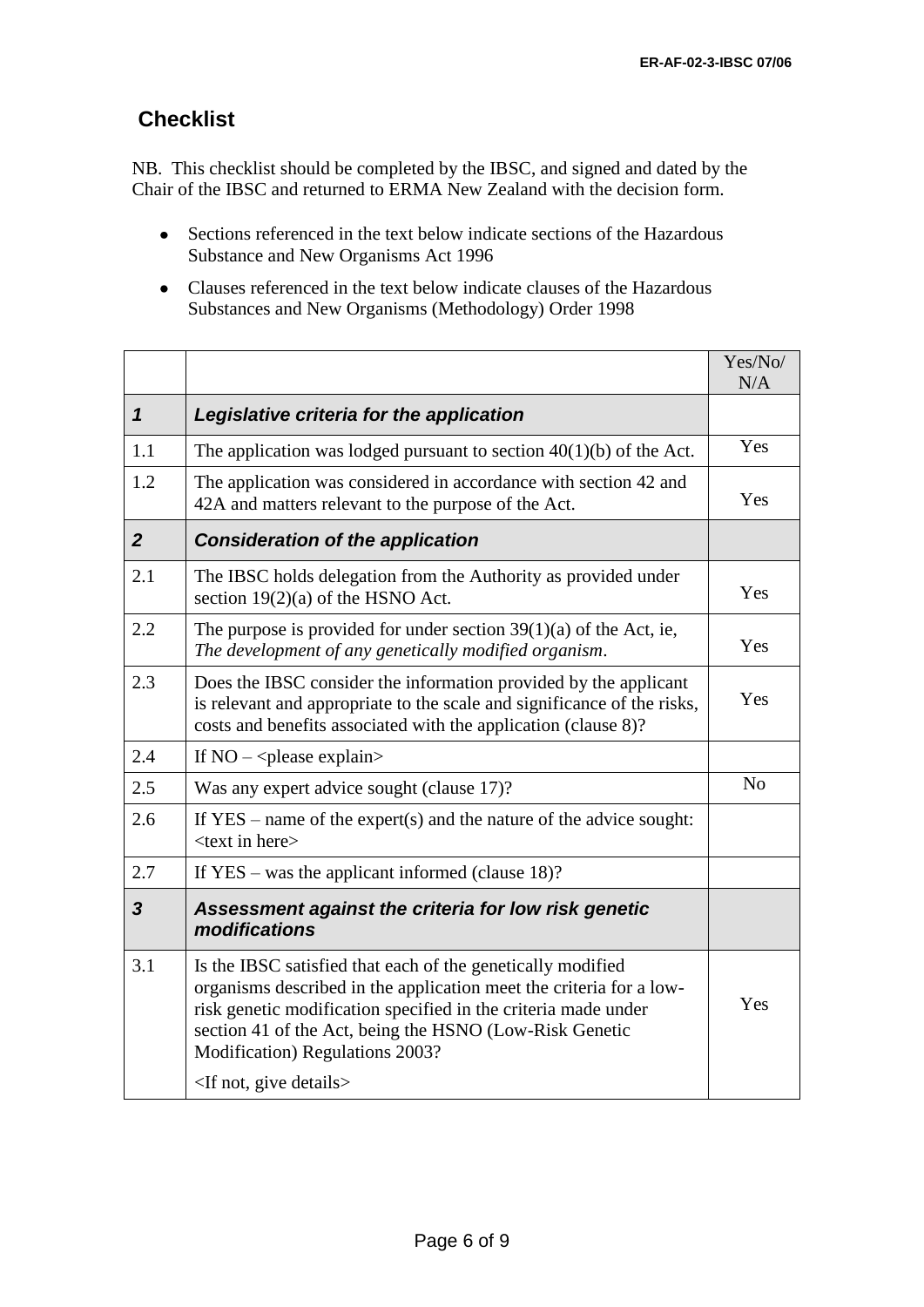| $\overline{\mathbf{4}}$     | Applications involving native flora and fauna                                                                                                                                                                                                                       |                |
|-----------------------------|---------------------------------------------------------------------------------------------------------------------------------------------------------------------------------------------------------------------------------------------------------------------|----------------|
| 4.1                         | Does the application involve native or valued introduced flora<br>and/or fauna as host organisms or as a source of genetic material?<br>(Please ensure section 4 of decision form is complete.)                                                                     | N <sub>o</sub> |
| $\overline{\boldsymbol{4}}$ | Applications involving human genetic material or human<br>cells                                                                                                                                                                                                     |                |
| 4.2                         | Does the application use any genetic material or cells obtained<br>directly from human beings?                                                                                                                                                                      | N <sub>o</sub> |
| 4.3                         | If YES, has approval from an Ethics Committee been obtained?                                                                                                                                                                                                        |                |
| 4.4                         | Does the application involve the use of human cells or human<br>genetic material sourced directly from individuals of Māori<br>whakapapa or origin?                                                                                                                 | N <sub>o</sub> |
| 4.5                         | If YES, please record details in section 4 of the decision (who was<br>consulted, their status and the results of the consultation).                                                                                                                                |                |
| $5\phantom{1}$              | Identification of significant risks <sup>8</sup>                                                                                                                                                                                                                    |                |
| 5.1                         | Are there any significant risks or costs to the environment,<br>including the sustainability of all native and valued introduced flora<br>and fauna?                                                                                                                | N <sub>o</sub> |
| 5.2                         | Are there any significant risks to the intrinsic value of ecosystems?                                                                                                                                                                                               | N <sub>o</sub> |
| 5.3                         | Are there any significant risks or costs to human health, including<br>public health?                                                                                                                                                                               | N <sub>o</sub> |
| 5.4                         | Are there any significant risks to Māori and their taonga?                                                                                                                                                                                                          | N <sub>o</sub> |
| 5.5                         | Are there any significant economic risks or costs?                                                                                                                                                                                                                  | N <sub>o</sub> |
| 5.6                         | Are there any risks to New Zealand's international obligations,<br>including DNA derived from CITES species or use of CITES<br>species as host organisms?                                                                                                           | N <sub>o</sub> |
|                             | If YES is checked in any of 5.1-5.6, please list the significant risks<br>identified in section 5 of the decision form and discuss how they<br>were assessed in terms of likelihood and consequence, and what<br>controls were imposed to manage them. <sup>9</sup> |                |

<sup>&</sup>lt;sup>8</sup> See Annex A

 $9^9$  Clauses 12 and 13 of the Methodology.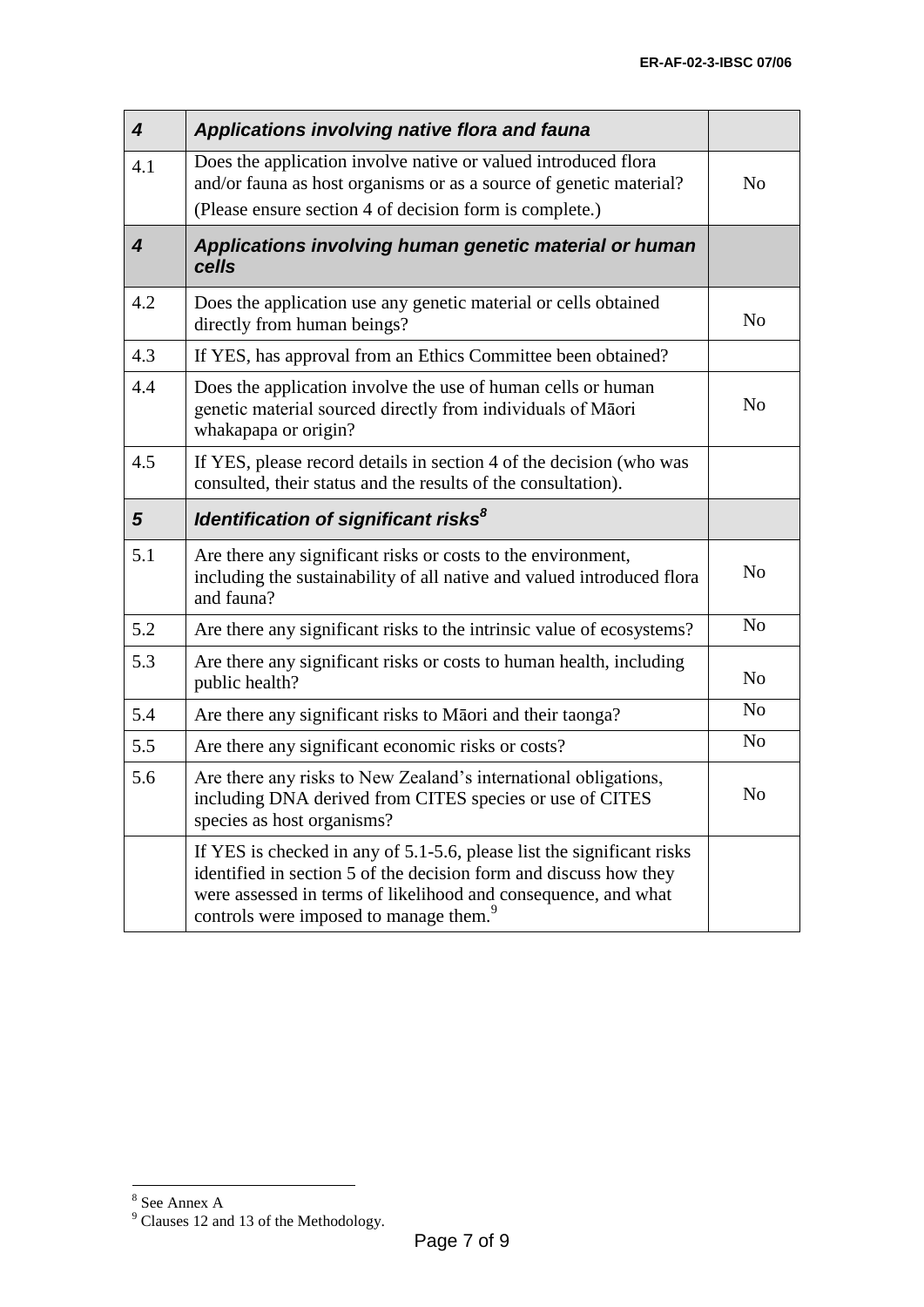| 6              | <b>Containment of the organisms</b>                                                                                                                                                                                                                                                                                                                                                                  |                |
|----------------|------------------------------------------------------------------------------------------------------------------------------------------------------------------------------------------------------------------------------------------------------------------------------------------------------------------------------------------------------------------------------------------------------|----------------|
| 6.1            | Has the IBSC considered the adequacy of containment in<br>accordance with section 42 or 42A, and whether the modification<br>may result in (a) GMO(s) having a greater ability to escape from<br>containment than the unmodified organism(s)?                                                                                                                                                        | Yes            |
|                | Please record details in section 6 of the decision. Please ensure the<br>containment controls have been specified. Note that controls<br>relevant to the physical containment level set in the Regulations<br>cannot be removed.                                                                                                                                                                     |                |
| 6.2            | Are any additional measures proposed because of the particular<br>nature of the organism(s)? If YES, please ensure additional controls<br>are listed on the decision form.                                                                                                                                                                                                                           | N <sub>o</sub> |
| 6.3            | Are there any other matters that may affect the adequacy of<br>containment such as the expected timeframe for the project and<br>external matters such as the potential for sabotage? If YES, please<br>explain.                                                                                                                                                                                     | N <sub>o</sub> |
| $\overline{7}$ | <b>Decision</b>                                                                                                                                                                                                                                                                                                                                                                                      |                |
|                | In this section, YES confirms approval $-$ if any of the answers to<br>7.1-7.4 are NO, then the application is declined.                                                                                                                                                                                                                                                                             |                |
| 7.1            | The IBSC is satisfied that the application is for one of the purposes<br>specified in section 39(1) of the Act, being section 39(1)(a): The<br>development of any genetically modified organism.                                                                                                                                                                                                     | Yes            |
| 7.2            | Based on analysis of the information provided, and having<br>considered the characteristics of the organisms and the<br>modifications and the criteria for low-risk genetic modification<br>Yes<br>detailed in the HSNO (Low-Risk Genetic Modification)<br>Regulations 2003, it is the view of the IBSC that the organism $(s)$<br>meet the criteria for rapid assessment (as per section $42(2)$ ). |                |
| 7.3            | The IBSC is satisfied that the proposed containment regime,<br>together with any additional controls imposed, will adequately<br>contain the organism(s) as required by section $42(2)$ of the Act.                                                                                                                                                                                                  | Yes            |
| 7.4            | In accordance with clause $36(2)(b)$ of the Methodology, the IBSC<br>records that, in reaching this conclusion, it has applied the relevant<br>criteria from the Methodology.                                                                                                                                                                                                                        | Yes            |
| 7.5            | The application for development of a genetically modified<br>organism (detailed) is thus approved, with controls as detailed on<br>the decision document.                                                                                                                                                                                                                                            | Yes            |